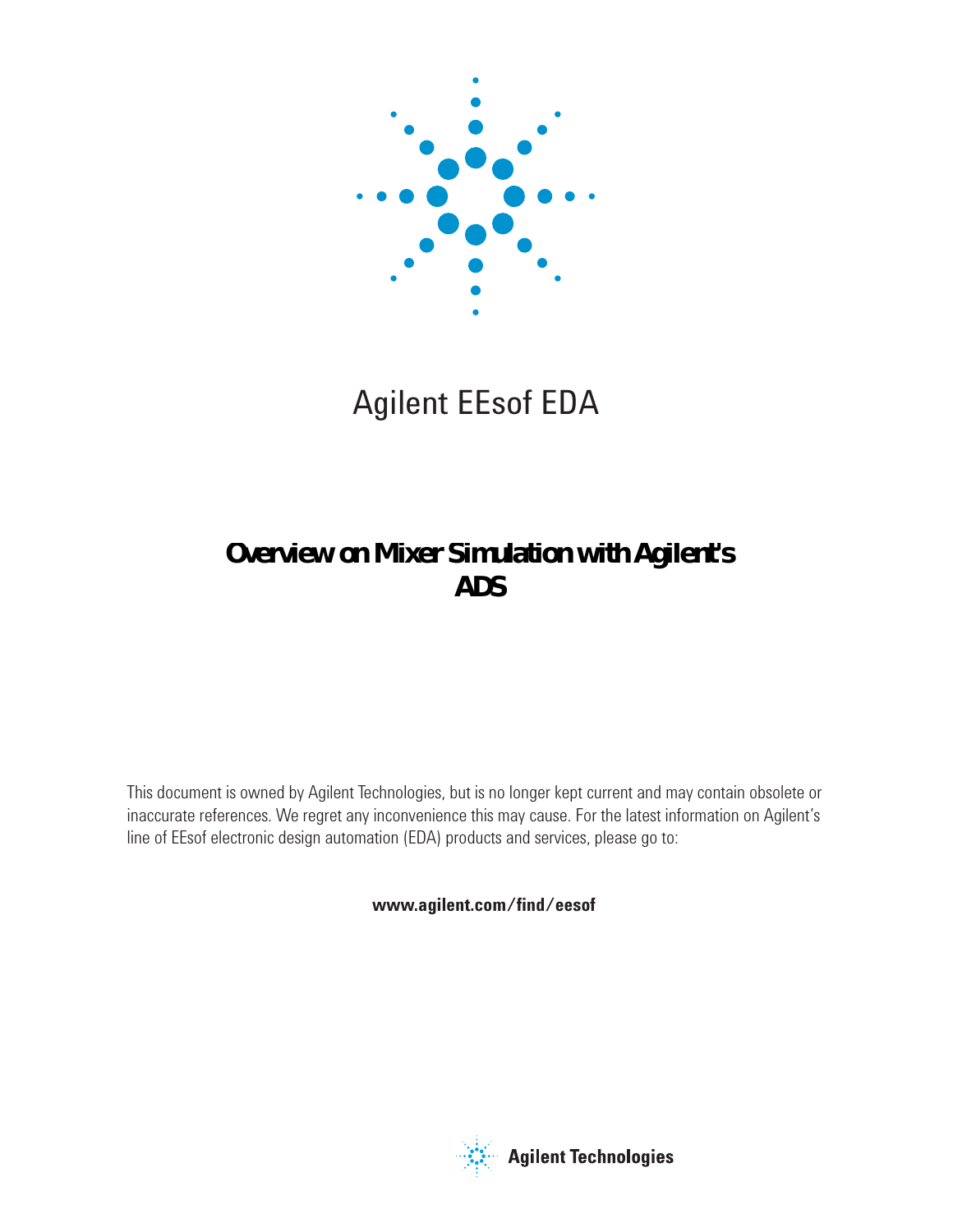## **Mixer Simulation with HP Advanced Design System**

## **Technical Note**

## **Introduction**

Mixers are nonlinear circuits used to translate signals from one frequency to another. They are characterized by how much gain or loss they introduce in this conversion, as well as how much distortion and noise they contribute. For this reason, accurate nonlinear device models are essential to getting good results, but obtaining these models is not discussed here. This technical note covers some of the details required to simulate mixers with HP Advanced Design System. Unless otherwise noted, all of the simulation set-ups and data displays are included in the HP ADS 1.0 example project **examples/RFIC/ Mixers\_prj**. A designer could easily copy and modify parts of this project in order to run the same simulations on his or her own design. Note that some of these simulations are applicable to receivers as well as mixers. Simulations discussed include:

DC analysis and back-annotation to the schematic (p. 2)

Conversion gain (p. 3)

Noise figure (p. 3, 11)

Third-order intercept (TOI) point (p. 5)

RF-to-IF gain compression (p. 7)

Conversion gain and noise figure versus RF frequency (p. 9)

Total noise power and noise power spectral density at the mixer output (p. 12)

Spurious-free dynamic range (p. 13)

Intermodulation distortion, input- and output-referred TOI, conversion gain, and leakage versus RF input power (p. 14)

Intermodulation distortion, input- and output-referred TOI, conversion gain, and leakage versus LO input power (p. 16)

Third-order intercept point and conversion gain of a two-stage down-converting receiver (p. 17)

Image rejection of a two-stage down-converting receiver (p. 19)

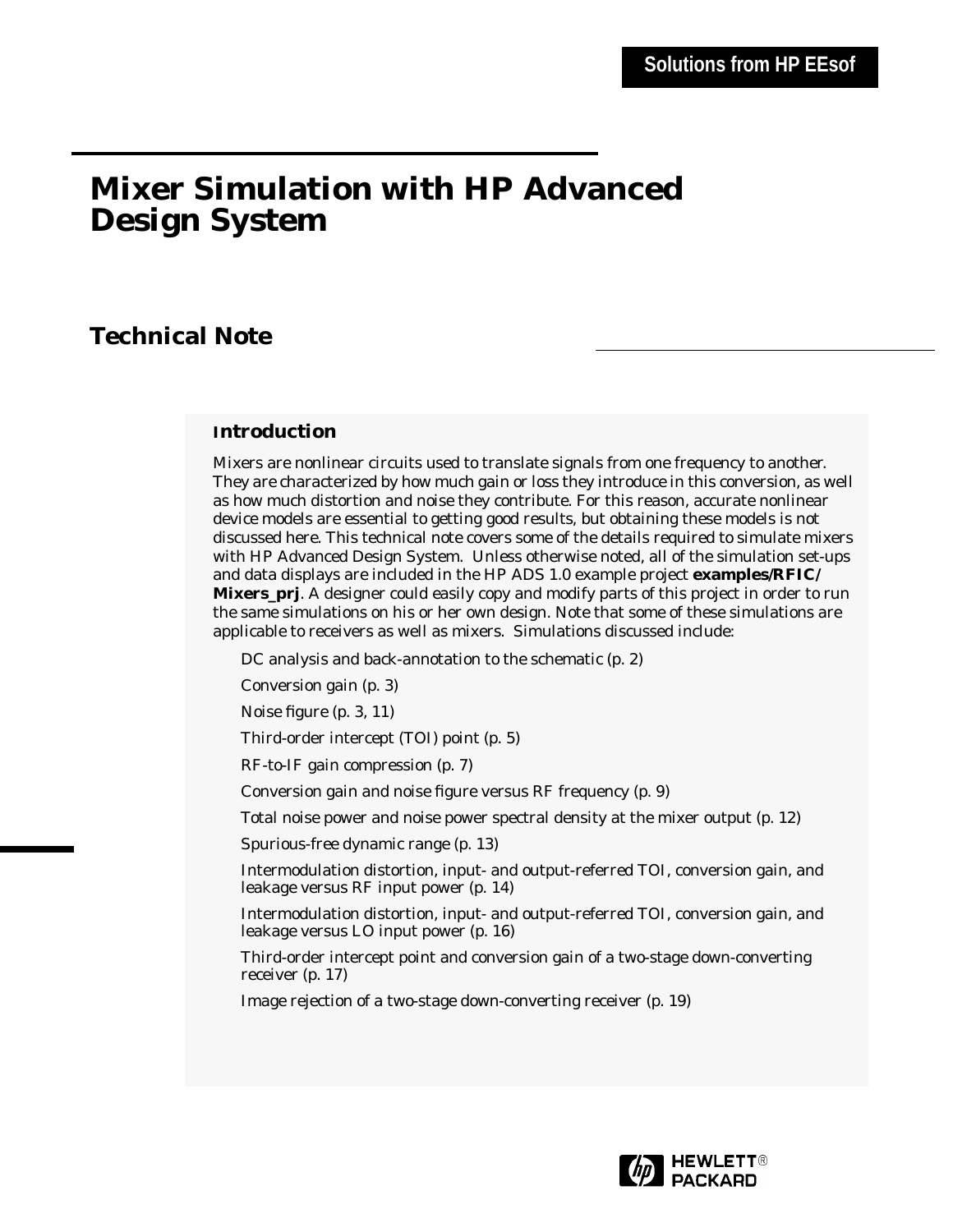## **Gilbert Cell Mixer Simulation**

The simulations described are applied to the Gilbert cell mixer [1] shown in Figure 1. Note that the simulations are done on a finished mixer, but the analyses could be used to determine how the design could be improved. This Gilbert cell mixer is in both MDS and Series IV. It is the IAM-81018 mixer, originally designed by two engineers at Avantek [2]. This part is in the HP Communications Components catalog [3]. Note that package parasitics are not included in this example.



**Figure 1. Gilbert cell mixer used in the simulations described in this document.**

## **DC Simulation and Back Annotation**

The schematic in the example file, **DCTests,** shows the DC simulation of the mixer. Note that the new ADS back annotation feature allows the designer to see the DC voltages at each node, as well as the DC currents in each device terminal. This feature is accessed by first running a DC simulation, then opening the mixer subcircuit, and then selecting **Simulate/ Annotate DC Solution**. The DC voltage at each node as well as the current in each branch, as shown in Figure 2, indicates whether each device is biased correctly or not.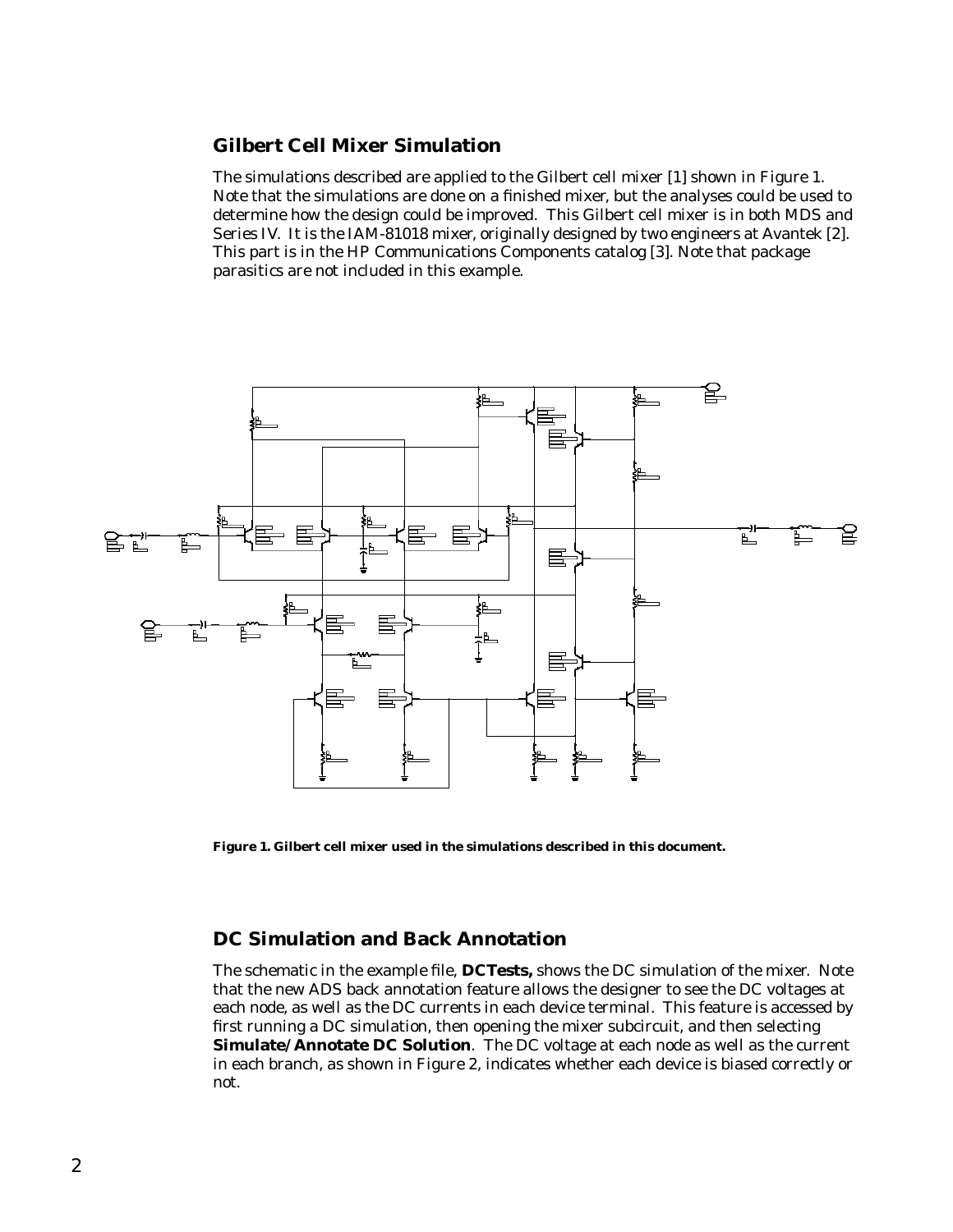

**Figure 2. Back annotation of the DC solution to a schematic.**

## **Conversion Gain and Noise Figure**

The schematic, **ConvGain** shown in Figure 3**,** shows how to set up and simulate conversion gain and noise figure at a single frequency. The conversion gain is calculated on the schematic, so this parameter could be optimized, if desired. The RF, LO, and IF frequencies as well as the RF power are all defined as variables, making it easier to change values and rerun the simulation if necessary. The two harmonic balance fundamental frequencies are defined as the LO and RF frequencies, respectively. The RF signal is small, so its order is just set to 1. The harmonic balance controller has been configured to compute noise figure. In order for this computation to be done, it is necessary to specify the input and output ports as well as the input frequency (InputFreq) and output frequency (FreqForNoise). With these settings, the simulator computes the correct conversion gain, which is necessary to compute the noise figure. It is not necessary to specify a noise node, unless the user wants to see the noise voltage computed at a particular node. For noise simulation, only nodes specified here will be output to the dataset, not all named nodes. The Krylov solver is used in this simulation (on the Harmonic Balance controller, set UseKrylov=yes) in order to speed it up, and it is quite fast, requiring only about 15 seconds on an HP 9000 Series C180 workstation.

The noise figure to each port is computed automatically. In this case only the noise figure to port 2 (nf(2)) is of interest. The conversion gain is computed as the power at the IF port at the IF frequency minus the power available from the RF source. This can be computed using the measurement equation shown, "ConvGain2." Power\_RF can be used in this equation as long as it is included as an OutVar in the harmonic balance controller block. The mix() function is used to specify which spectral tone at the mixer output is the desired one. In this case, the mix(Vif, $\{-1,1\}$ ) function specifies the tone at  $-1^*$ (Freq[1] in the HB analysis controller)  $+1$ <sup>\*</sup>(Freq[2] in the HB analysis controller), or  $-1$ <sup>\*</sup>LOfreq  $+1$ <sup>\*</sup>RFfreq. The simulation results are shown in Figure 4.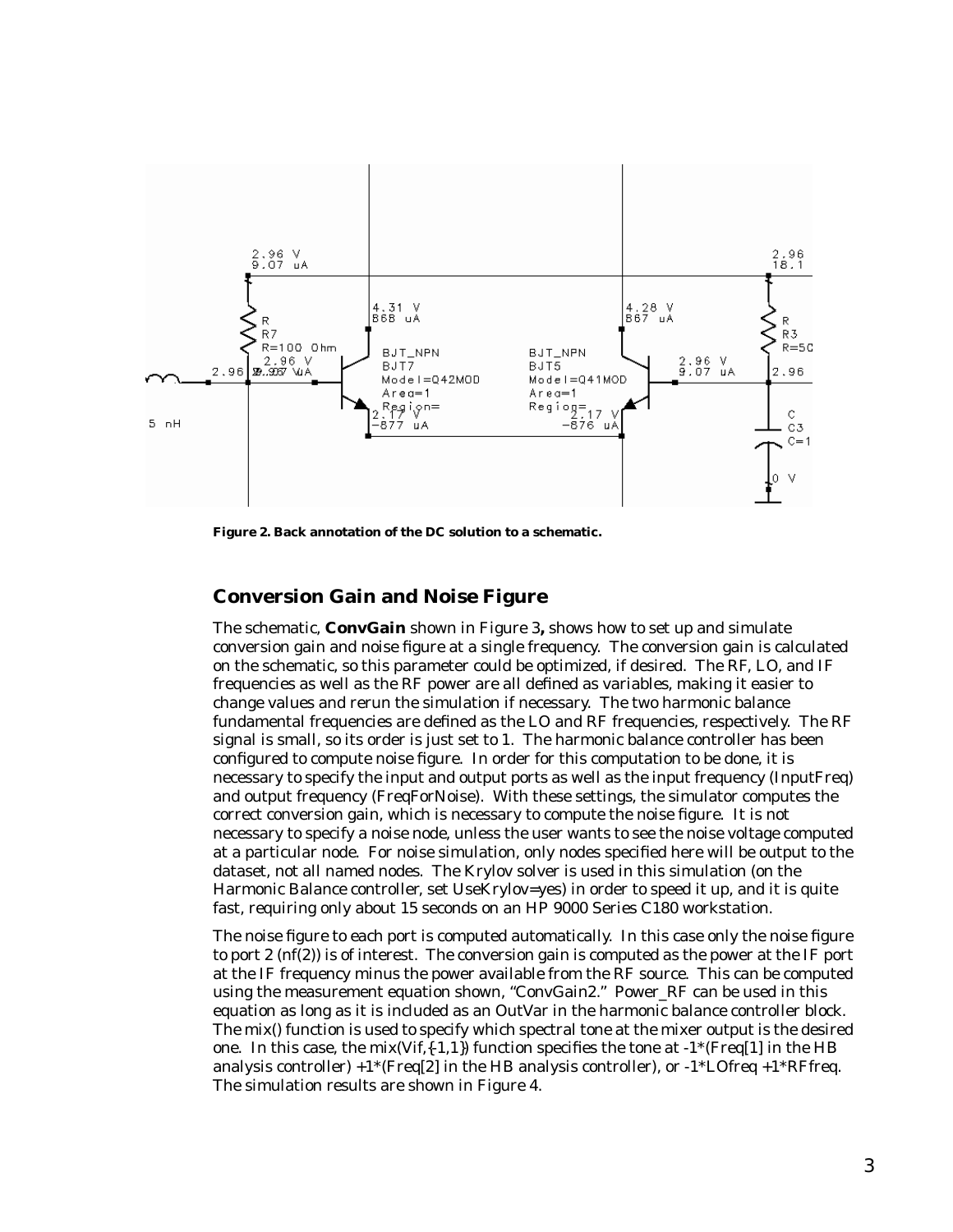

SIMULATION OF NOISE FIGURE AND CONVERSION GAIN.<br>RF = 2000 MHz, IF = 250 MHz.

**Figure 3. Mixer conversion gain and noise figure simulation set-up**



**Figure 4. Mixer output spectrum, conversion gain, and noise figure results. The conversion gain can be computed on the schematic page or here on a data display page, yielding identical results.**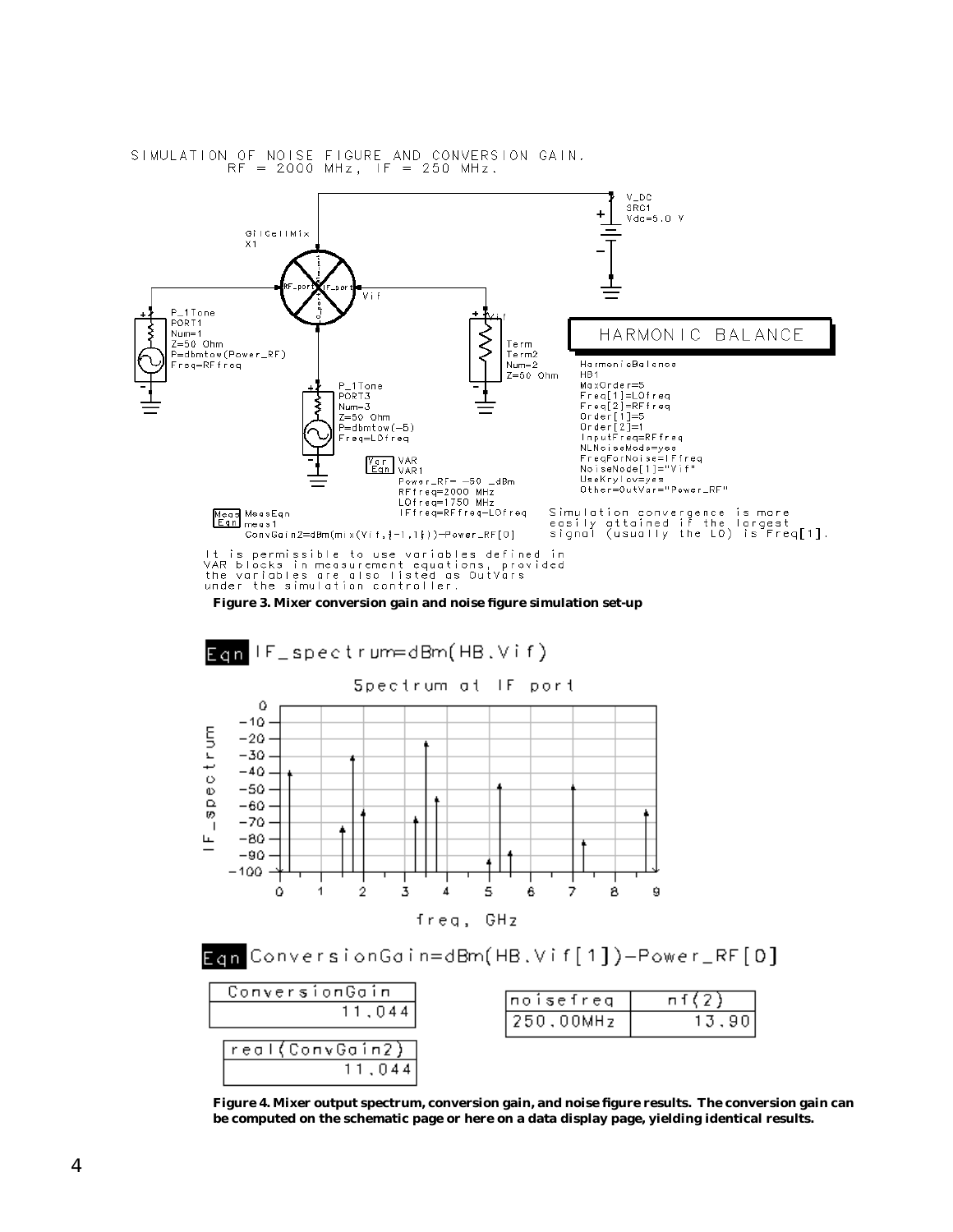Note that the input signals could be specified as voltages rather than powers, and the conversion gain could also be computed using voltages rather than powers. Also, smallsignal mixer mode could be used for this type of simulation, which allows a reduction by one of the number of large-signal tones simulated in the circuit, when the tone that is being eliminated can be assumed to be small relative to the other tones. There is an example showing how to set up such a simulation in the examples/RFIC/ MixerDiffMode\_prj example project.

The schematic, **ConvGain\_wFilt,** is the same set-up as ConvGain, except that an imagerejection filter has been added at the input, and a bandpass filter at the IF has been added.

## **Third-Order Intercept Point**

The schematic**, MixerTOI** shown in Figure 5, shows how to set-up a third-order intermodulation distortion simulation. In this simulation, two tones are supplied at the RF port. Nonlinearities in the mixer generate third-order intermodulation distortion, and the third-order intercept point is a measure of how much distortion is generated. This simulation is very fast, with UseKrylov set to yes.



SIMULATION OF THIRD ORDER INTERCEPT USING HARMONIC BALANCE.

#### **Figure 5. Mixer Third-Order Intercept (TOI) simulation set-up.**

This simulation set-up is similar to the one for conversion gain, except that now the input signal has two large-signal tones separated by fspacing. The measurement equation calculates the output-referred third-order intercept point, conversion gain, and inputreferred third-order intercept point. A built-in function, Ip3\_out() uses notation similar to the mix() function to specify the desired output signal as well as the undesired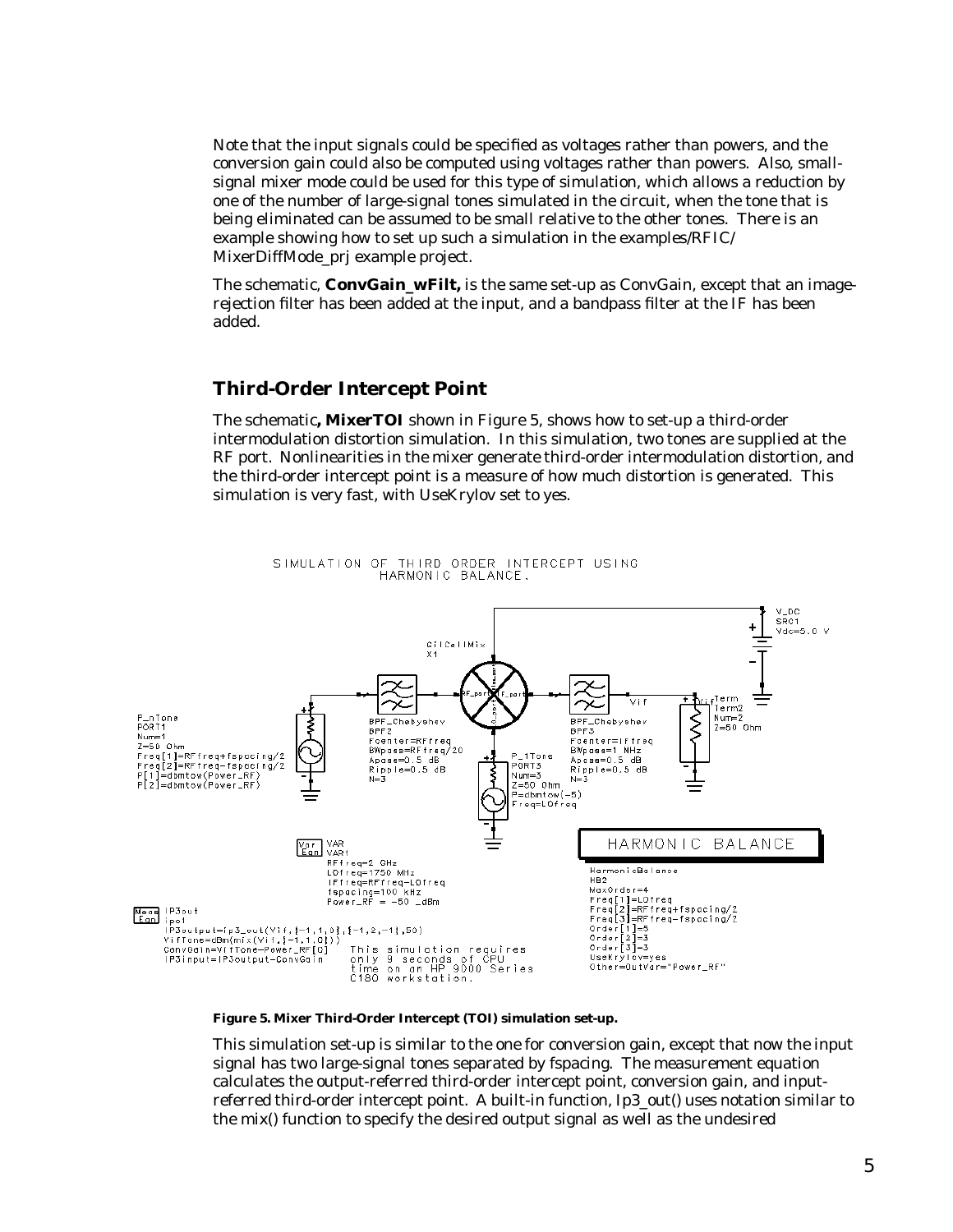intermodulation tone. In a more realistic simulation, the input and output filters should be replaced by less ideal ones, or measured S-parameters could be used.

Figure 6 shows the output spectrum with intermodulation distortion products at the IF frequency. Markers have been added, and the output-referred third-order intercept point has been calculated based on simple geometry and the assumption that the intermodulation products will rise three times as fast as the desired IF tones, for each dB increase in RF power. The TOI calculations are identical, whether done on the schematic page or using markers here on the data display page. The output-referred third-order intercept point is calculated here using the marker readouts and the display shows that the measurement function on the schematic calculates the identical result. The inputreferred third-order intercept point is just the output-referred third-order intercept point minus the conversion gain. (The calculations are shown graphically in Figure 7).



**Figure 6. Mixer TOI Simulation Results**

Note that when using this approach for computing TOI, the user should verify that the upper and lower intermodulation distortion terms in Figure 6 are the same amplitude. If they are not, the number of harmonics of each input tone (in particular the LO) and/or the MaxOrder setting in the Harmonic Balance controller should be increased. Also, this extrapolation assumes that the mixer nonlinearities generate intermodulation distortion terms that track the ideal slope of Figure 7, which may not always be the case. It may be necessary to do a more thorough simulation, in which the RF power is swept. This is shown in the **Intermodulation Distortion, Input- and Output-Referred TOI, Conversion Gain, and Leakage versus RF Input Power** section below.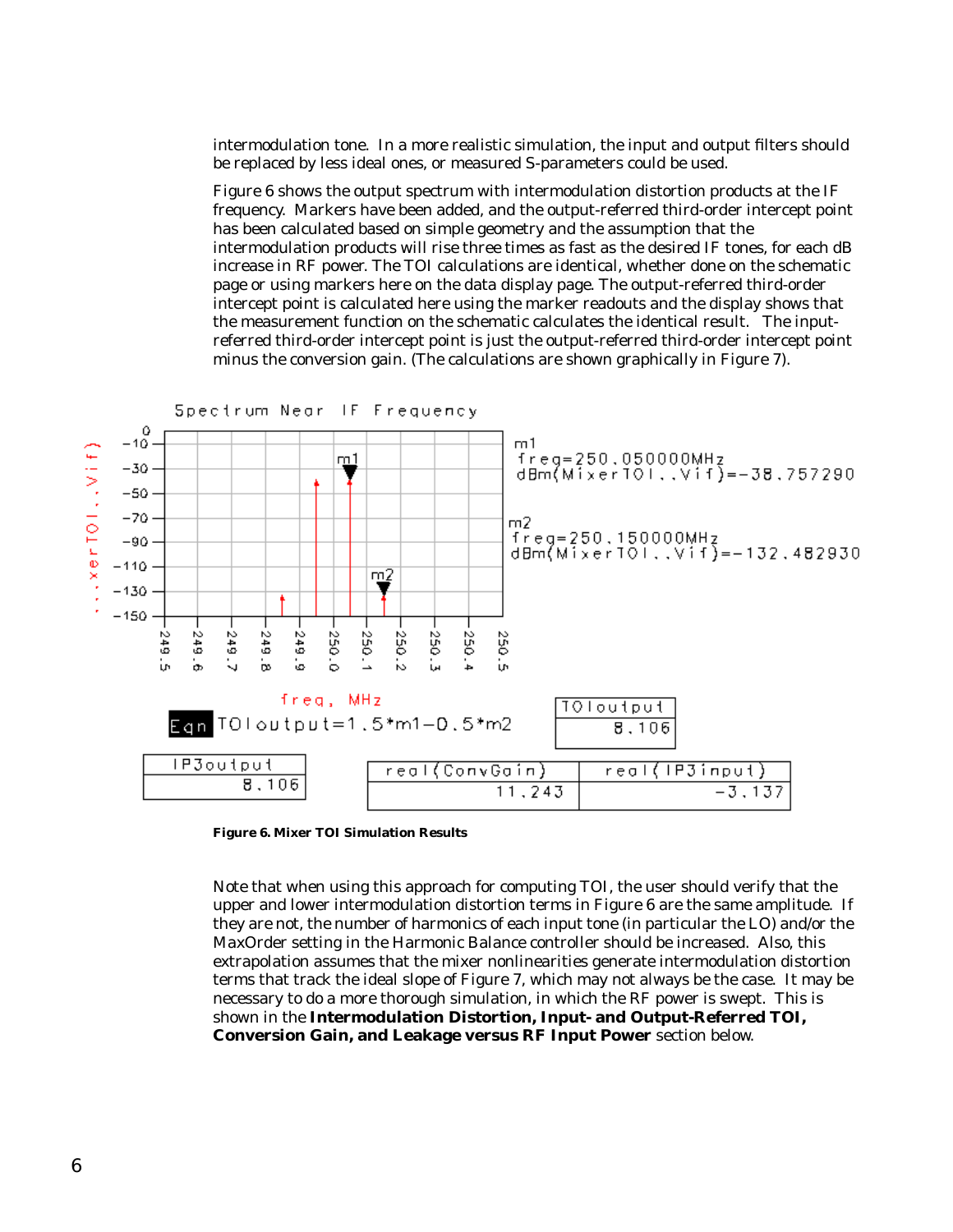Output Power (dBm)



Input-Referred TOI

**Figure 7. Output-referred TOI is calculated by extrapolating the results of a low input power simulation.**

## **RF-to-IF Gain Compression**

The schematic**, RFIFcompression** in Figure 8, shows an easy way to determine the 1 dB gain compression of the mixer, using the new Gain Compression analysis component. The Gain Compression component uses harmonic balance to automatically sweep the input signal power level until the conversion gain from the specified input port and frequency to the specified output port and frequency is reduced from its small-signal value by the specified number of dB. The simulation results are shown in Figure 9.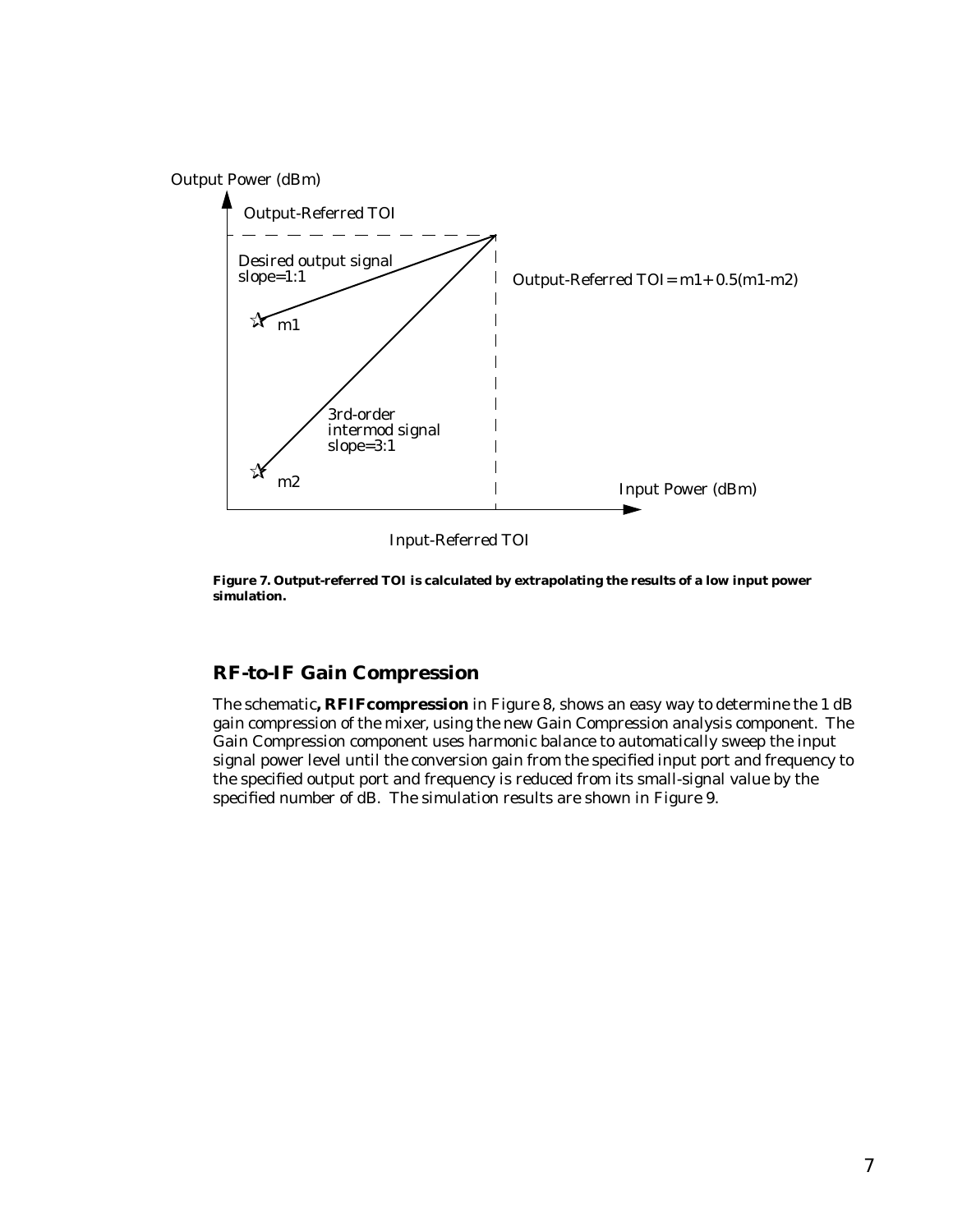

**Figure 8. RF-to-IF gain compression simulation set-up.**

| inpwr_lin is the lowest input power in the<br>simulation, in this case, -80 dBm. outpwr_lin<br>is the output power when this input power is<br>applied. ConvGain_linear is the conversion<br>gain in this "linear" region. |  |  |  |  |  |  |
|----------------------------------------------------------------------------------------------------------------------------------------------------------------------------------------------------------------------------|--|--|--|--|--|--|
| outpwr_lin[1]<br>inpwr_lin[1]<br>$-69.266$<br>$-80.000$                                                                                                                                                                    |  |  |  |  |  |  |
| Egn ConvGoin_linear=outpwr_lin[1]-inpwr_lin[1]<br>ConvGain_linear<br>10.734                                                                                                                                                |  |  |  |  |  |  |
| inpwr is the input power at which the conversion<br>gain drops by 1 dB from its low power value.<br>outpwr is the corresponding output power at<br>dB compression. ConvGoin_ot_1dB_comp is the                             |  |  |  |  |  |  |
| conversion goin ot the 1 dB compression point.<br>inpwr[1]<br>outpwr[1]<br>$-12.117$<br>$-2.381$                                                                                                                           |  |  |  |  |  |  |
| Ean ConvGoin_ot_1dB_comp=outpwr[1]-inpwr[1]<br>ConvGain_at_1dB_comp                                                                                                                                                        |  |  |  |  |  |  |

 $9.735$ 

**Figure 9. RFIFcompression.dds window showing results of RF-to-IF conversion gain simulation. The conversion gain when the RF power is small (ConvGain\_linear) is different from in Figure 4 because RF and IF filters are included here, and the order (number of harmonics) of the RF signal is 2 instead of 1.**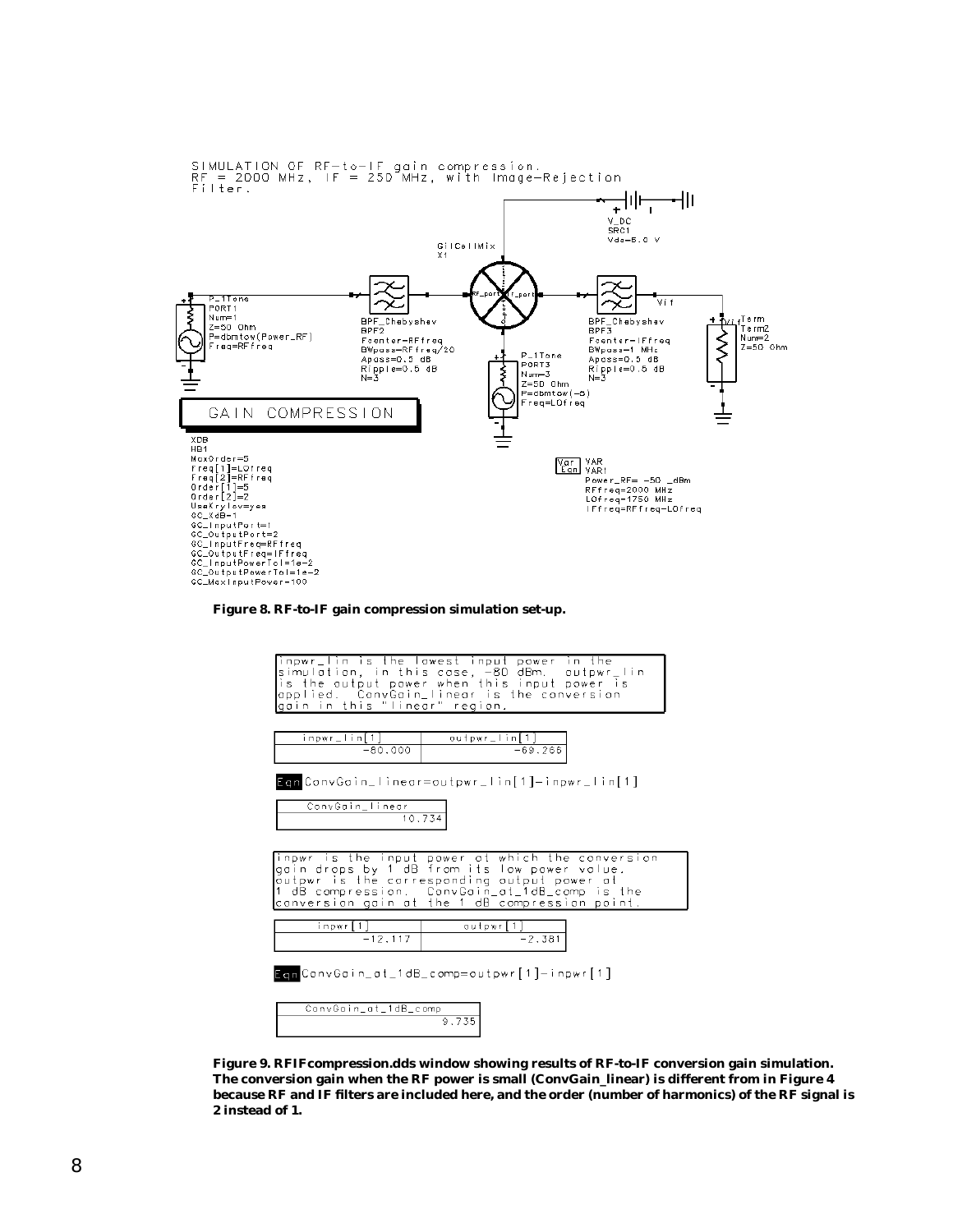## **Conversion Gain versus Swept RF Frequency**

The schematic, **SweptRF** in Figure 10, simulates the conversion gain of the mixer as the RF frequency is swept from 200 MHz to 7 GHz.

In this case, the RF frequency is defined as a variable, Frf, and it is swept in the harmonic balance controller. The IF frequency, Fif, is also defined to be a constant at 70 MHz, and the LO frequency is set to one IF below the RF frequency. Two sweep plans are used, to attain a finer-resolution sweep when the RF is below 1 GHz, and a coarser sweep when the RF is above 7 GHz. The conversion gain is computed using the measurement equations shown, and it is output to the dataset. The conversion gain versus RF frequency is shown in Figure 11.

Figure 12 shows correct and incorrect ways to compute the power of the IF tone. HP ADS outputs a spectrum at each named node on the schematic. However, to compute the conversion gain, we need to know the power at the IF frequency, 70 MHz. This is always the RF frequency minus the LO frequency, and the correct way to specify this spectral component is to use the mix function, as shown in the measurement equation for VifTone in Figure 10, and in the equation for IF\_tone in Figure 12.

SIMULATION OF CONVERSION GAIN VERSUS<br>RF FREQUENCY, WITH IF FIXED AT 70 MHz.



**Figure 10. Simulation set-up for swept RF, constant IF conversion gain simulation.**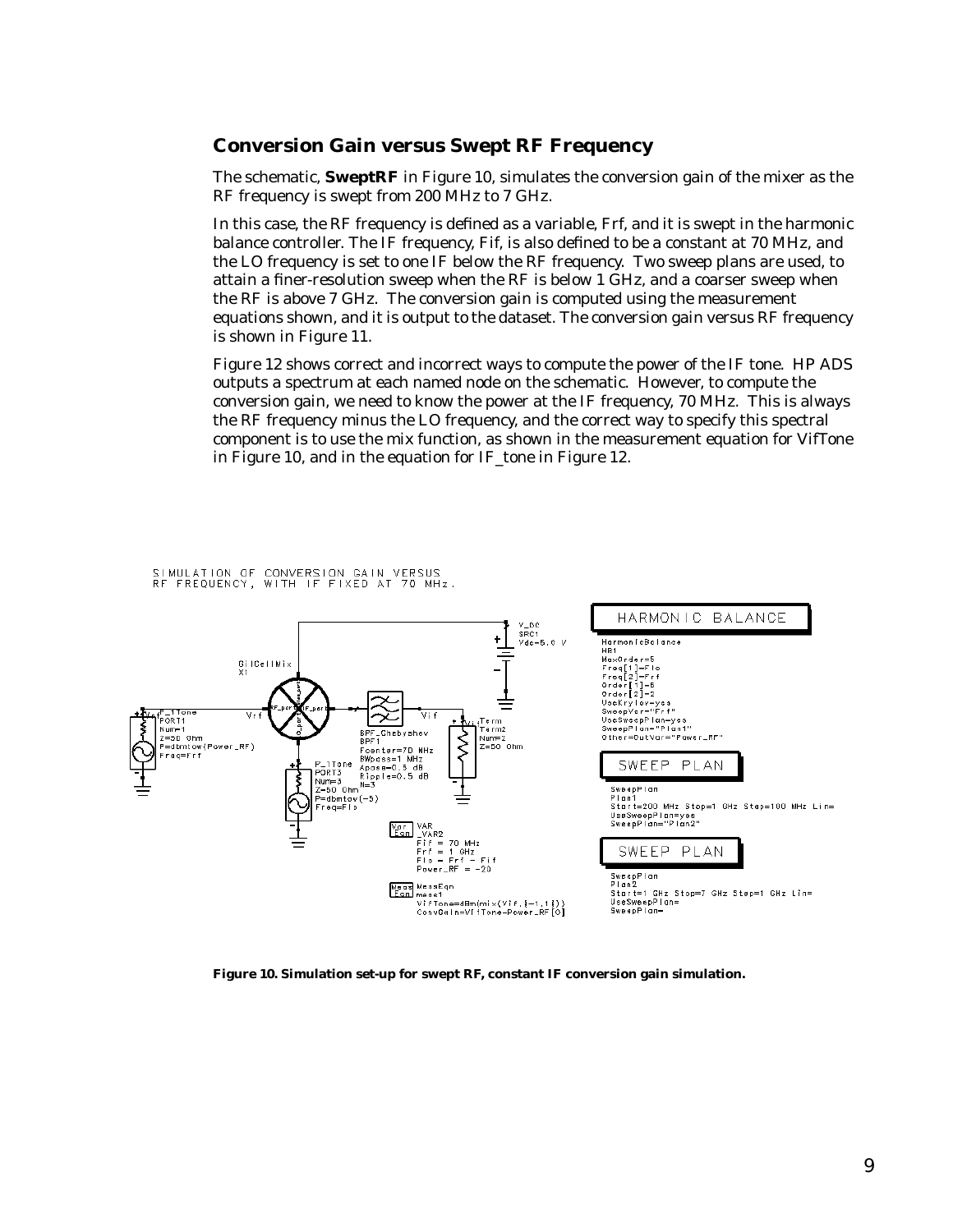

Frf

**Figure 11. Conversion gain versus RF input frequency.**

| en IF_toneOld=dBm(Vif[1]) |  |  |  |  |  |  |  |  |  |  |  |  |
|---------------------------|--|--|--|--|--|--|--|--|--|--|--|--|
|                           |  |  |  |  |  |  |  |  |  |  |  |  |

$$
\text{in } \mathsf{IF\_tone=dBm(mix(Vif,\{-1,1\}))}
$$

| Frf     | IF_toneOld | lF_tone   |
|---------|------------|-----------|
| 2.000E8 | $-213.095$ | $-8.869$  |
| 3.000E8 | $-8.565$   | $-8.565$  |
| 4.000E8 | $-8.388$   | $-8.388$  |
| 5.000E8 | $-8.266$   | $-8.266$  |
| 6.000E8 | $-8.177$   | $-8.177$  |
| 7.000E8 | $-8.112$   | $-8.112$  |
| 8.000E8 | $-8.065$   | $-8.065$  |
| 9.000E8 | $-8.032$   | $-8.032$  |
| 1.000E9 | $-8.012$   | $-8.012$  |
| 2.000E9 | $-8.655$   | $-8.655$  |
| 3.000E9 | $-9.740$   | $-9.740$  |
| 4.000E9 | $-10.904$  | $-10.904$ |
| 5.000E9 | $-12, 451$ | $-12,451$ |
| 6.000E9 | $-14.302$  | $-14.302$ |
| 7.000E9 | $-16.357$  | $-16.357$ |

**Figure 12. Two ways of specifying spectral components. The mix() function, while more complicated, avoids selecting the wrong spectral component, which can occur if explicit indexing is used, as in the equation for IF\_toneOld.**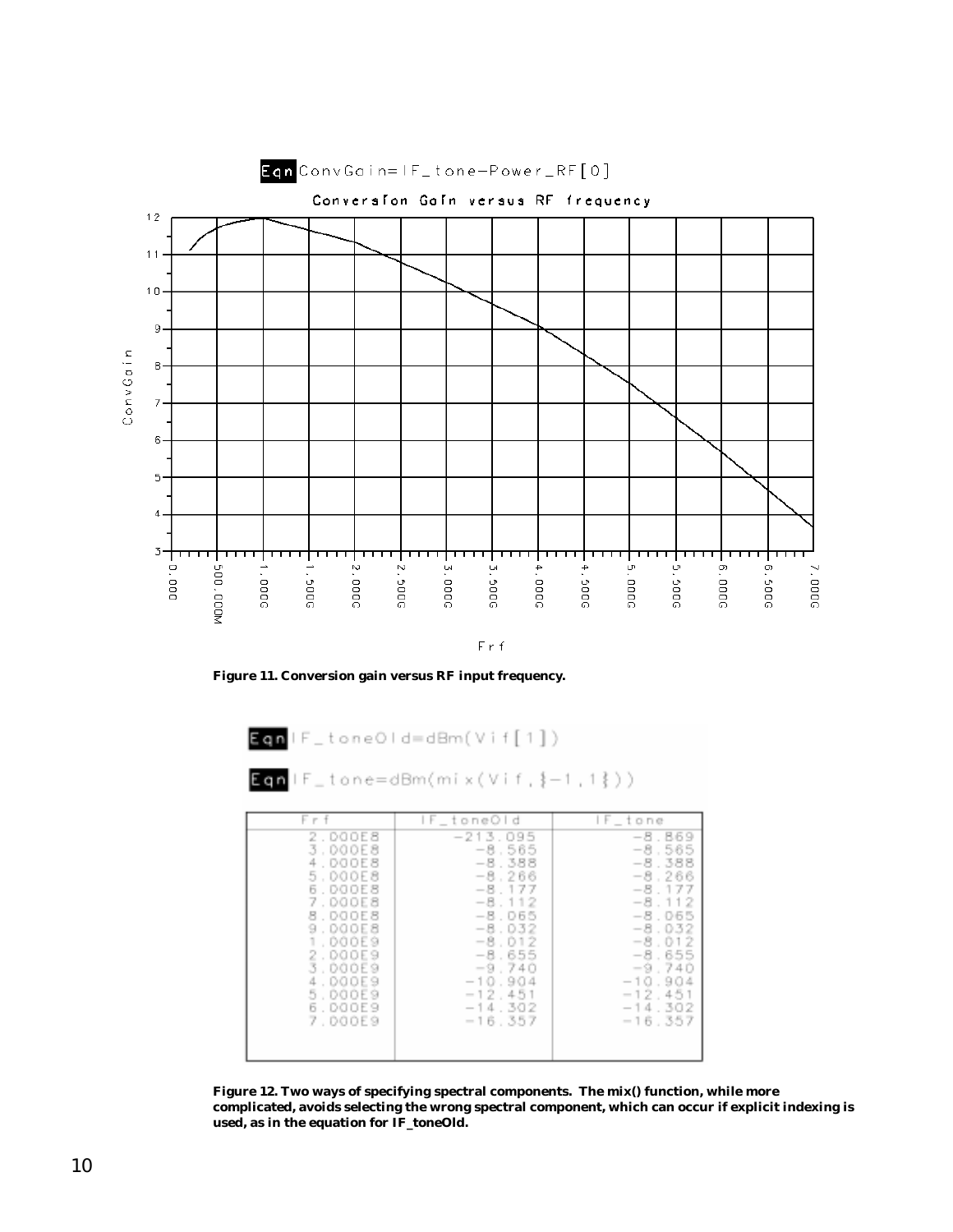## **Noise Figure versus RF Frequency**

The schematic, **SweptRF\_NF** shown in Figure 13 below**,** simulates the noise figure of the mixer as a function of RF frequency, with the IF fixed at 70 MHz. The simulation set-up is very close to that shown in Figure 10 above, except that the large-signal RF tone has been replaced by a Term component, and the harmonic balance controller has been configured to calculate noise figure. Removing the large-signal tone from the RF input speeds up the simulation and should have very little effect on the computed result provided the amplitude of the RF input signal that is removed is at least 10 dB below the amplitude of the LO. Alternatively, noise figure can be computed using the Figure 10 simulation setup, just by configuring the harmonic balance controller to calculate noise. Noise figure is calculated using the following equation:

 $NF =$  *Noise Power at output due to noise at RF input at RF frequency* 

*Total Noise Power at output port at IF frequency*

$$
NF = \frac{Na + kTBG}{kTBG}
$$

Where Na is the noise added by the mixer

kTB is the noise power available from the input noise source, and

G is the conversion gain from RF to IF.



**Figure 13. Set-up for simulating noise figure versus RF frequency. Without a large-signal tone at the RF input, this simulation is faster than a set-up that includes the RF input tone.**

The simulator computes Na, which includes the noise that is frequency-translated to the IF by the large-signal LO tone (and any other large-signal tones.) The conversion gain, G, is also computed, and kTB is computed from Boltzmann's constant, the analysis temperature in degrees Kelvin, and the user-settable noise bandwidth (usually 1 Hz.) Note that this computed noise figure assumes that there is only one input frequency that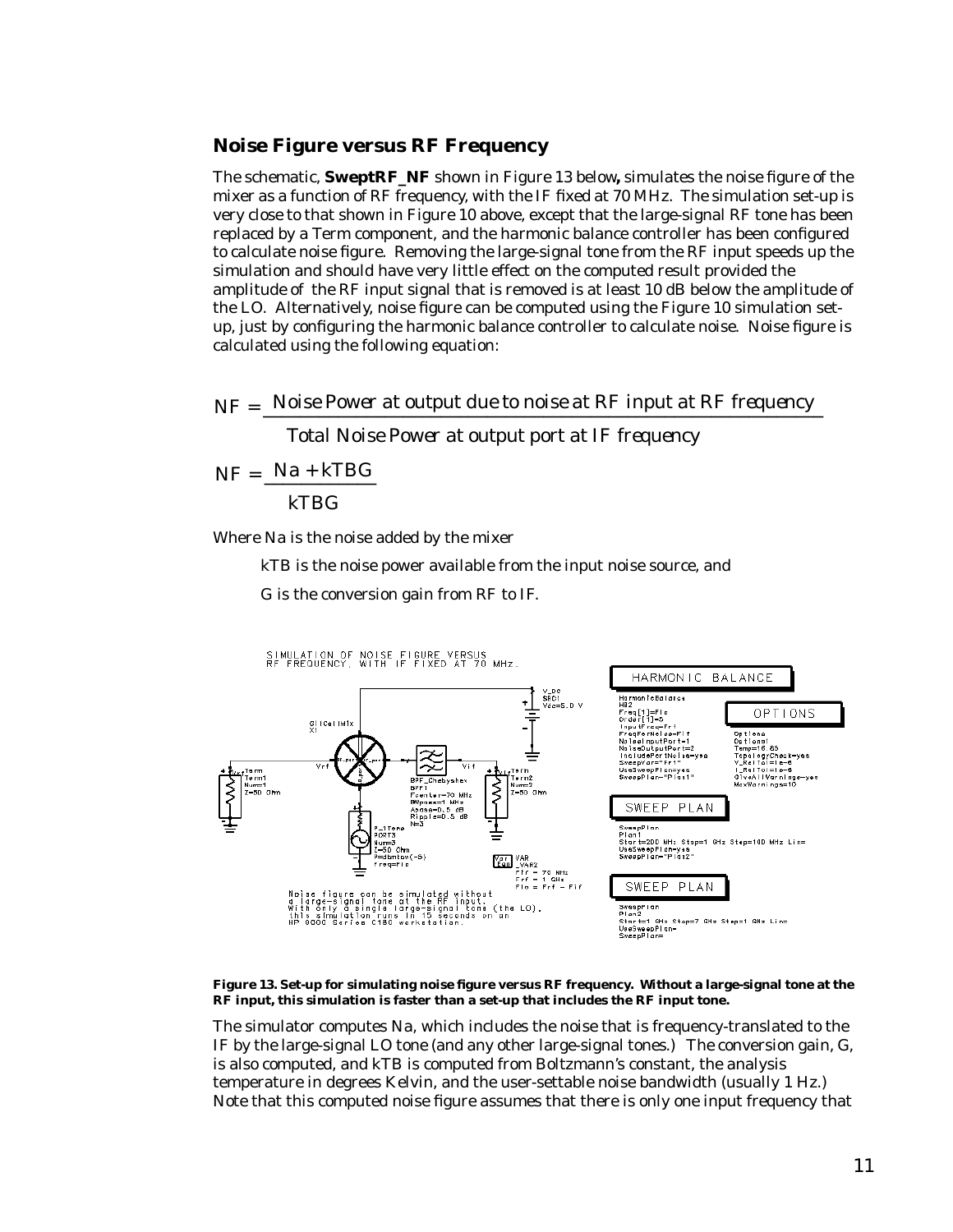translates to the IF, unlike in an actual measurement, where it would be necessary to include an image-rejection filter at the input.

Figure 14 shows the results of the simulation. Note that nf(2) is a response with two independent variables, Frf and noisefreq. Adding the [0] syntax eliminates the noisefreq independent variable (it has only one value anyway), enabling the noise figure to be plotted and listed more conveniently.



**Figure 14. Noise Figure versus RF input frequency.**

## **Output Noise Power and Spurious-Free Dynamic Range**

The schematic, **NoiseFloor,** simulates the total noise power at the output of the mixer. This result is combined with the MixerTOI simulation result to calculate the spuriousfree dynamic range. Note that it is possible to compute the spurious-free dynamic range from just a single simulation, but by running the noise simulation separately, only a single large signal tone (for the LO) is required, leading to a much faster noise simulation. Figure 15 shows the simulation set-up.



**Figure 15. Simulation set-up for calculating output noise power.**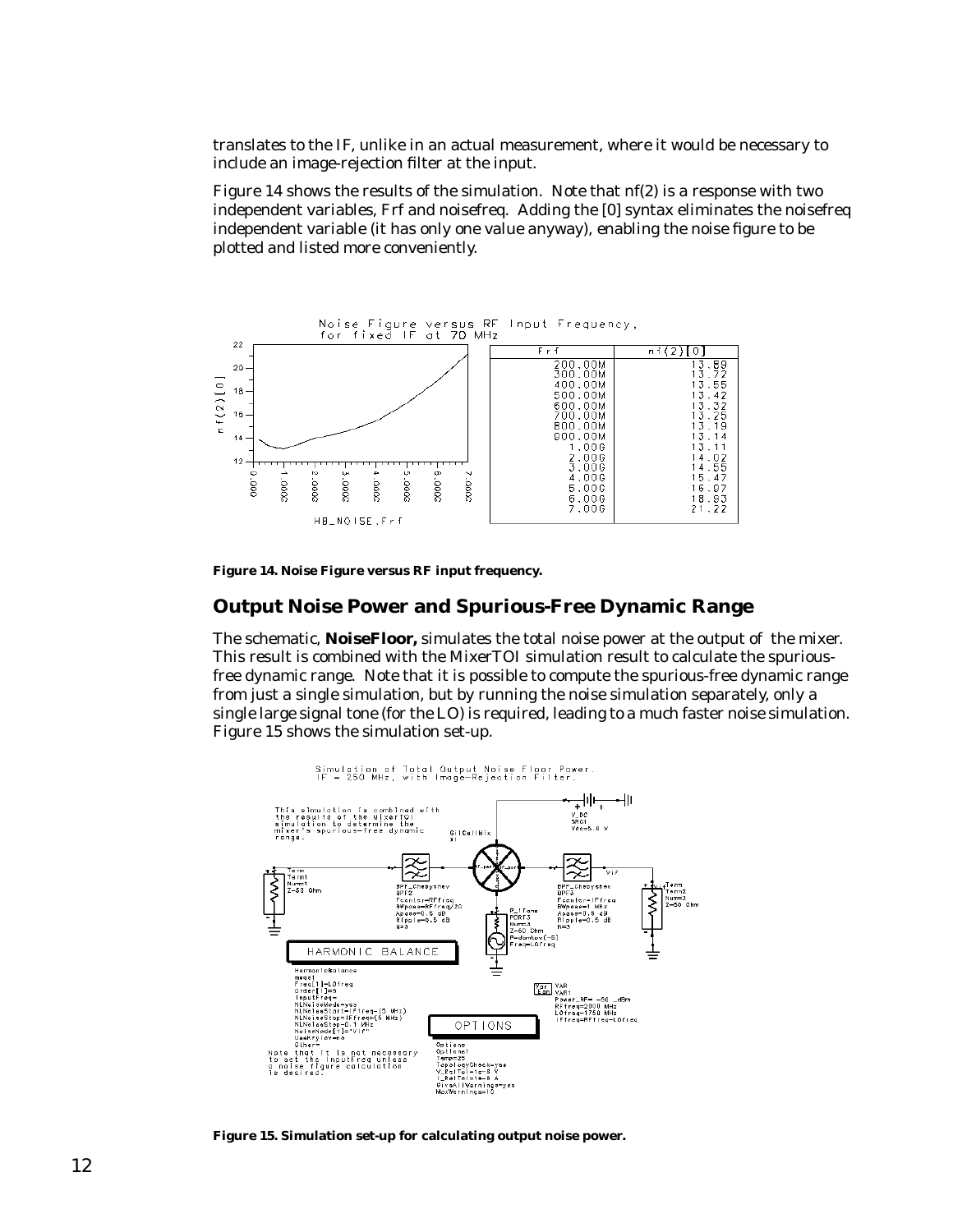The noise voltage spectral density will be computed in a 10 MHz bandwidth centered on the IF frequency, in 0.1 MHz steps. The total noise power at the output in this bandwidth will be computed, and this result along with a previous TOI simulation will be used to compute the spurious-free dynamic range. Figure 16 shows the noise spectral densities and noise output power calculations.



#### **Figure 16. Noise spectral density plots and output power calculations.**

There are several things to point out concerning Figure 16. First, if there is only one specified noise node in the simulation, the dataset will just have an entry called "noise," which is the noise voltage spectral density at this node. This value is plotted on the left in Figure 16. In order to calculate the total noise output power, we must first convert this to a power spectral density. Since ADS outputs rms noise voltages (unlike results from harmonic balance analyses which are peak voltages), and the output resistance is 50 ohms, the noise power spectral density is computed by squaring the noise voltage and dividing by 50. The result is plotted on the right in Figure 16, where the trace type has been set to histogram. The total noise output power is computed by summing the areas under each of the rectangles, since there is no built-in integration function in ADS 1.0. The NoisePowerTotal\_dBm equation carries out this summation and converts the power into dBm. Note that if the simulation is rerun with a different frequency step size, the new step size will have to be entered into this equation. (It would be better to make the step size a variable and pass it into the dataset via the Other=OutVar= syntax on the Harmonic Balance controller, as shown in Figure 5.)

### **Calculating Spurious-Free Dynamic Range**

One definition of spurious-free dynamic range is the difference between a desired IF signal at the output and the noise floor at the output, when the spurious intermodulation distortion signals generated by the mixer or receiver have the same power as the noise floor. So it is necessary to combine results from both a noise floor simulation and an intermodulation distortion simulation to compute the spurious-free dynamic range. Figure 17 shows the calculation. The dynamic range calculation would be just the difference between the two markers if marker two where at the same power level as the noise floor. In general , this is not the case. So we assume that for each dB change in the input signals to the mixer, the signal at marker m1 increases 1 dB and the signal at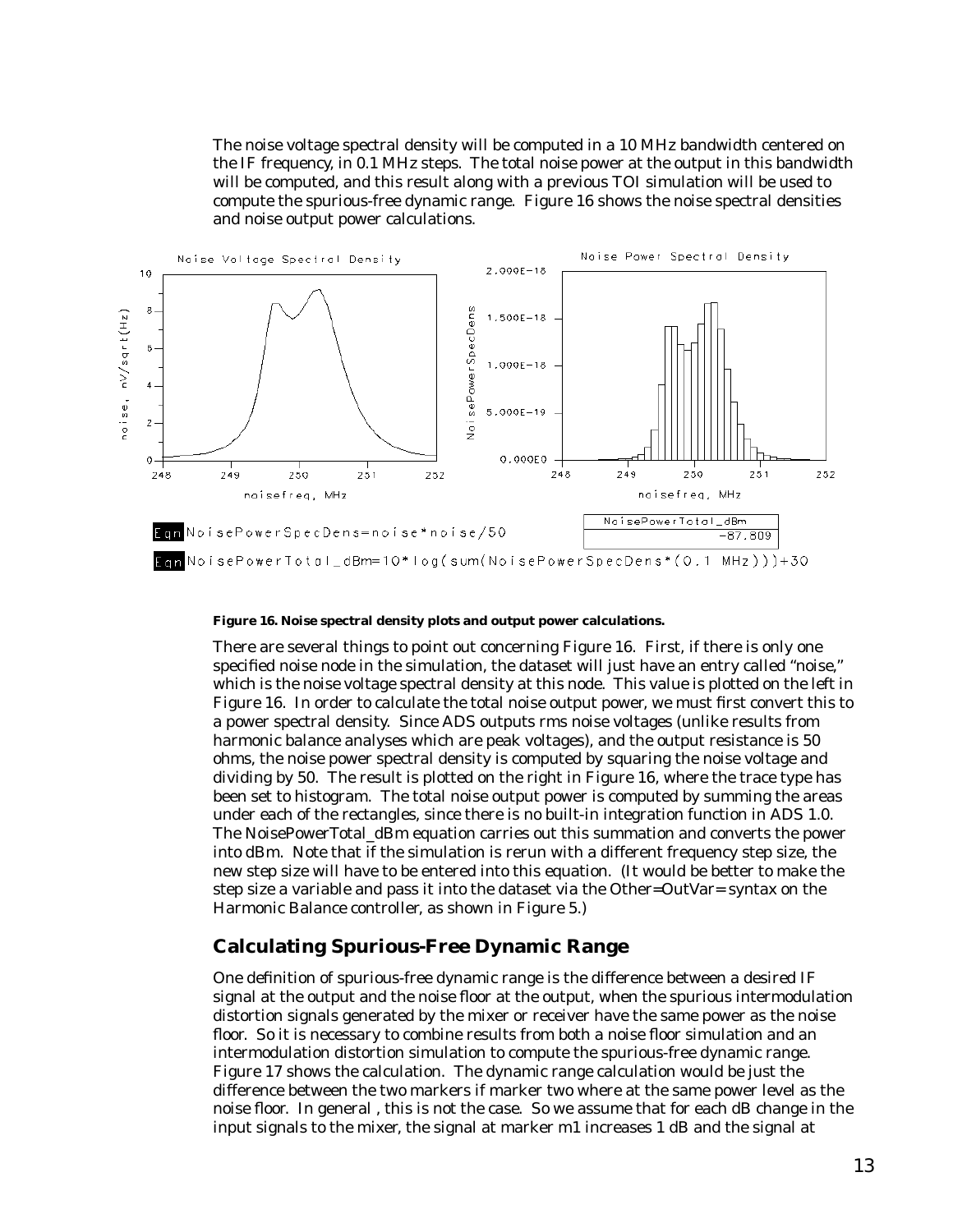marker m2 increases 3 dB. Based on this we can determine where marker m1 will be when the spurious signal at marker m2 has the same power level as the noise power. This calculation is carried out in Figure 17.



**Figure 17. Spurious-free dynamic range calculation.**

## **Intermodulation Distortion, Input- and Output-Referred TOI, Conversion Gain, and Leakage versus RF Input Power**

The schematic, **IMDRFSwpHB,** simulates the mixer's intermodulation distortion, conversion gain, RF-to-IF leakage, LO-to-RF leakage, and LO-to-IF leakage versus RF input power, using harmonic balance. The simulation set-up is shown in Figure 18. This set-up is very similar to the TOI simulation set-up in Figure 5, except that Norton equivalent sources are used for the RF and LO sources. This reduces the number of nodes in the circuit by one per source, which leads to a slightly faster simulation time. Also, the power of each of the RF input tones is swept.



**Figure 18. Figure 18: Simulation set-up for intermodulation distortion, input- and output-referred TOI, conversion gain, and leakage versus RF input power**

Figure 19 shows the TOI and conversion gain simulation results. The lower left plot shows one of the desired signals and one of the undesired intermodulation distortion signals at the output, versus RF input power. The input- and output-referred TOI points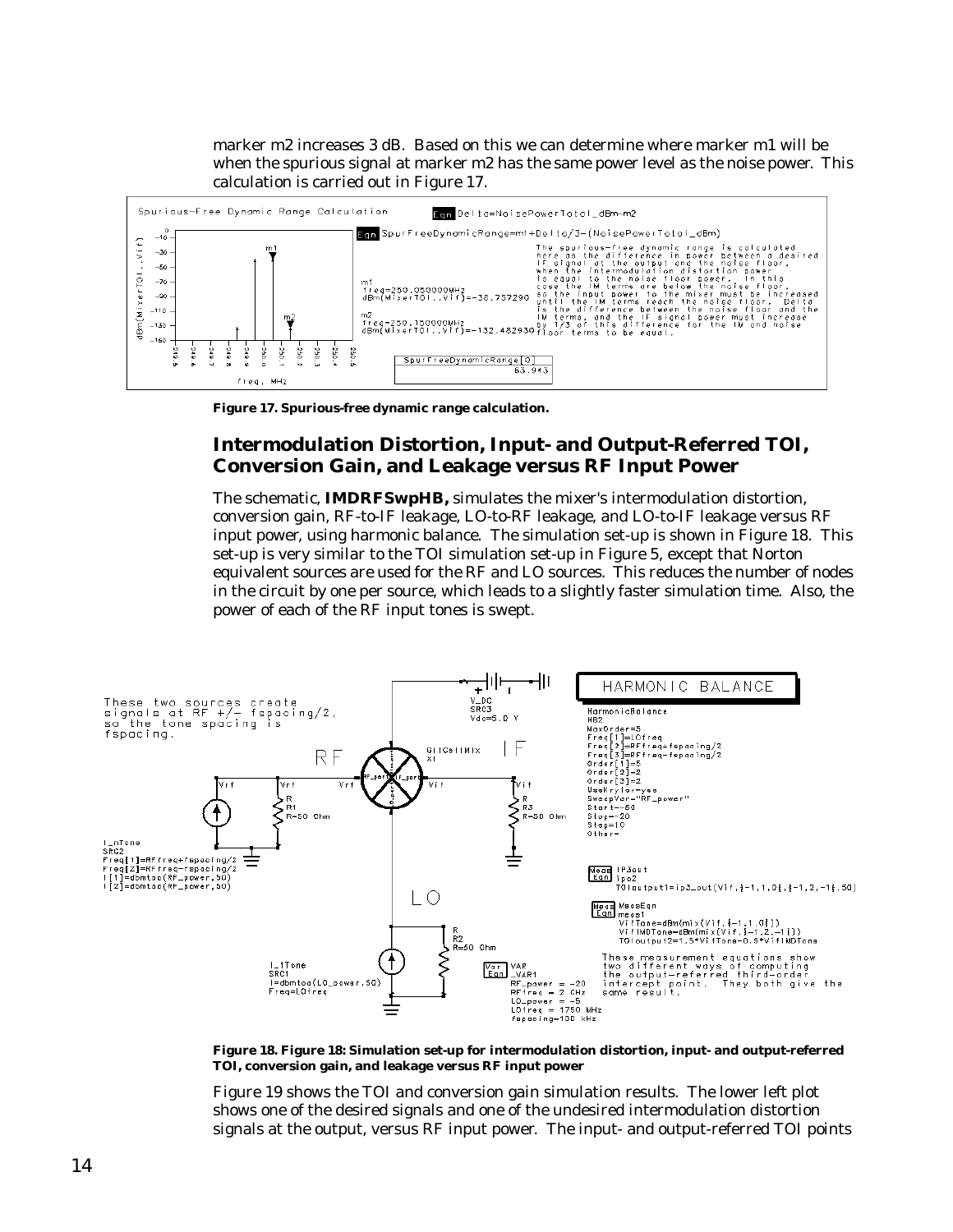are computed via simple geometry as described in the **Third-Order Intercept Point** section above. The TOI points can be computed either on the schematic or on the data display. As shown here, the results are the same.



**Figure 19. TOI and conversion gain simulation results.**

Figure 20 shows the RF-to-IF leakage, LO-to-IF leakage, and LO-to-RF leakage as a function of RF input power. As can be seen, these leakage terms vary only slightly with RF power. Again, the mix() function is used to conveniently specify particular spectral components for these calculations.



**Figure 20. Various leakage terms versus RF input power.**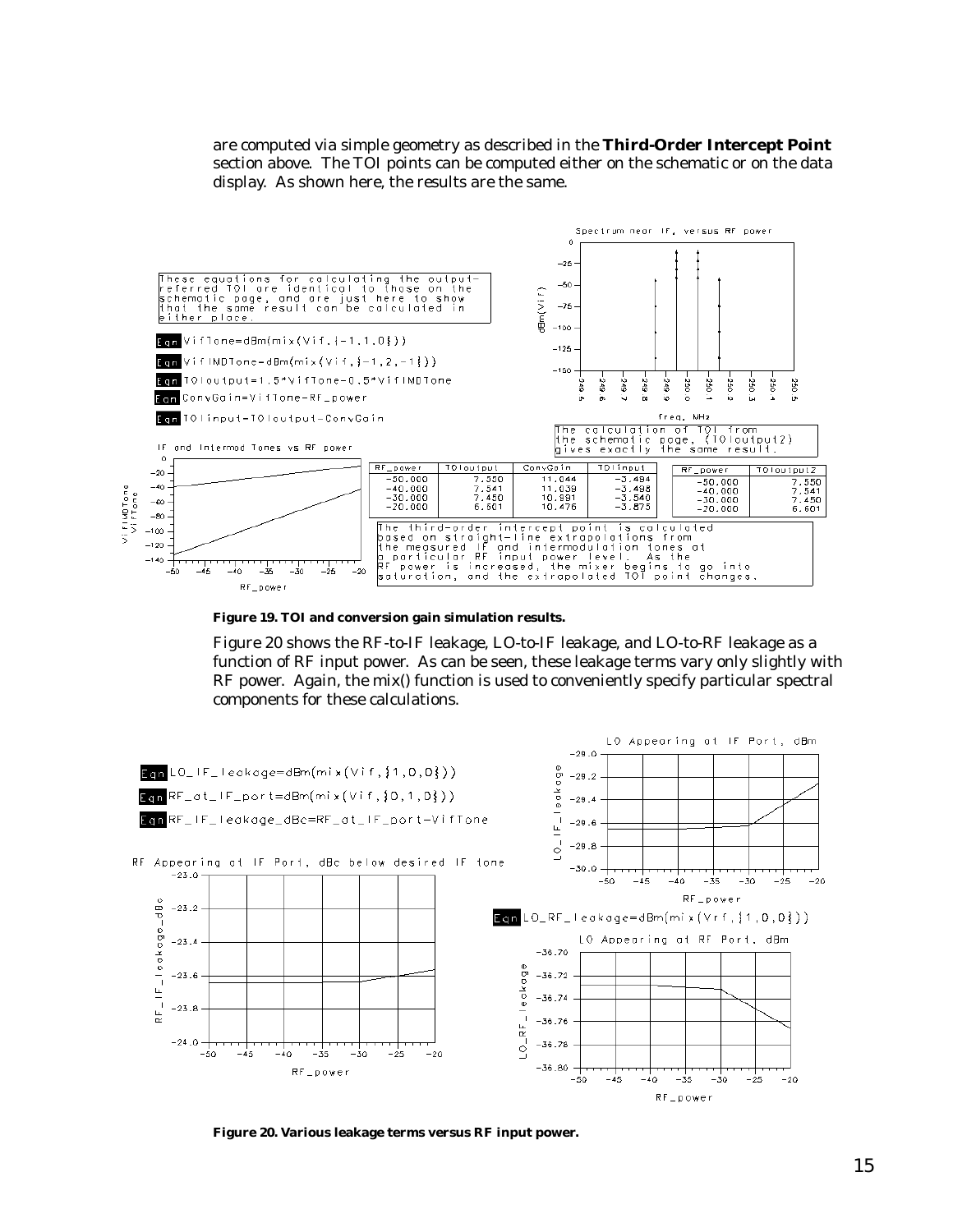## **Intermodulation Distortion, Input- and Output-Referred TOI, Conversion Gain, and Leakage versus LO Input Power**

The schematic, **IMDLOSwpHB,** simulates the mixer's intermodulation distortion, conversion gain, RF-to-IF leakage, LO-to-RF leakage, and LO-to-IF leakage versus LO input power, using harmonic balance. It is identical to Figure 18, except that the LO power is swept instead of the RF power. Figure 18 could be modified to sweep any other parameter in the circuit, instead. Figure 21 shows that the TOI points and conversion gain do depend on the LO power. Figure 22 shows that the leakage terms do vary substantially with LO power.

The schematic, **IMDRFSwpEnv** simulates the mixer's intermodulation distortion versus RF input power, using the Circuit Envelope simulator. While this was a good approach when using HP MDS, this type of simulation is generally faster with the New Harmonic Balance (Krylov) simulator, using the set-up shown in Figure 18.



 $LO$  power

| $LO$ power                          | TOloutput                  | ConvGain                | TOlinput                         |
|-------------------------------------|----------------------------|-------------------------|----------------------------------|
| $-20.000$<br>$-15.000$<br>$-10.000$ | $-1.669$<br>2.285<br>5.447 | 0.955<br>5.709<br>9.246 | $-2.624$<br>$-3.425$<br>$-3.800$ |
| $-5.000$                            | 6.601                      | 10.476                  | $-3.875$                         |

**Figure 21. TOI points and conversion gain versus LO power.**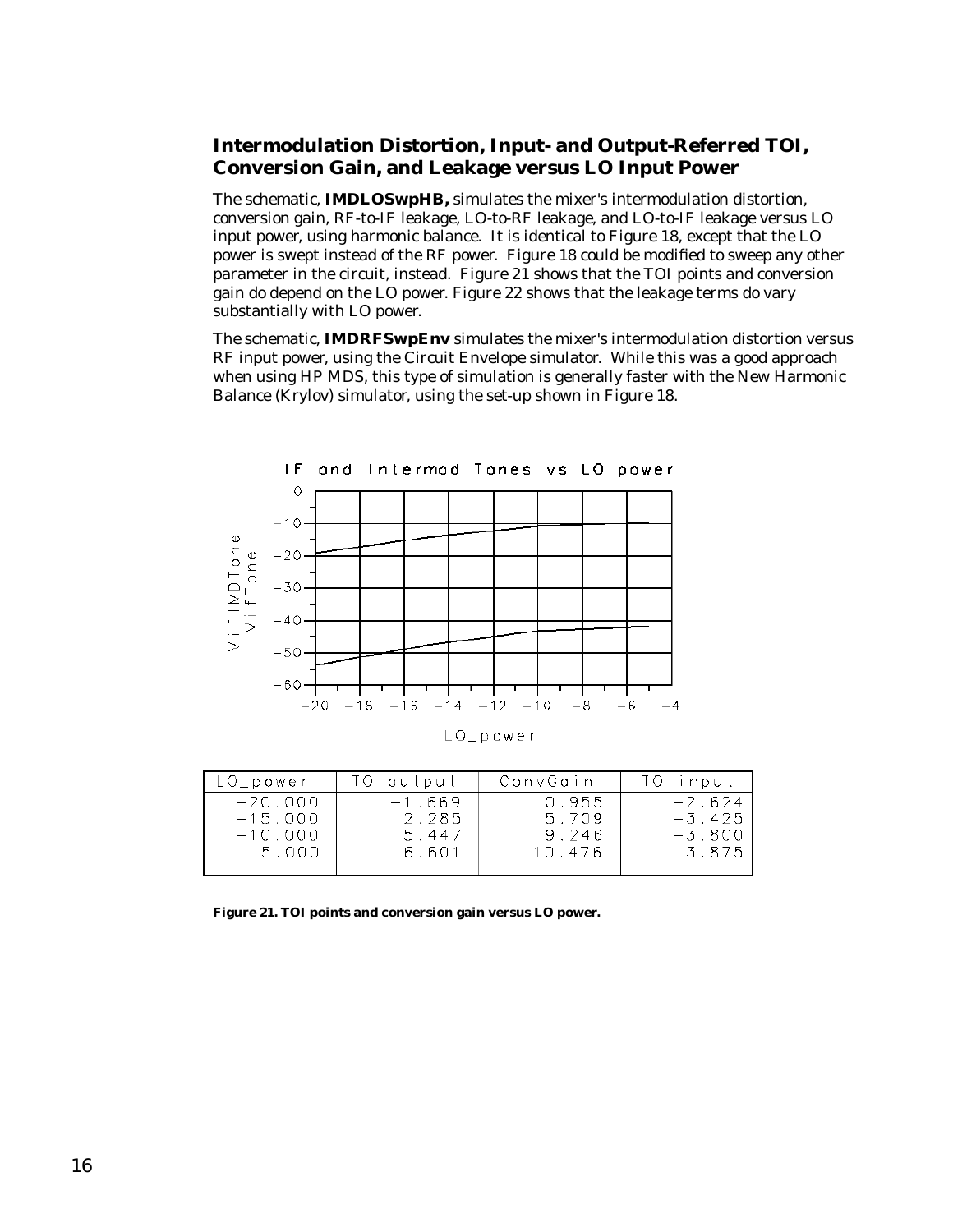

**Figure 22. Various leakage terms versus LO power.**

## **Third-order intercept point and conversion gain of a two-stage down-converting receiver**

The schematic, **DoubleConvHB,** simulates a double downconversion receiver's thirdorder intercept point and conversion gain. The simulation set-up is shown in Figure 23. There are two RF input signals, centered at 2 GHz and spaced 100 kHz apart, and two LOs, one at 1800 MHz and a second at 180 MHz. With the New Harmonic Balance (Krylov) simulator, this 4-tone simulation takes only 100 seconds to run.

Figure 24 shows the full output spectrum, the spectrum near the IF, the output-referred TOI point, and the conversion gain.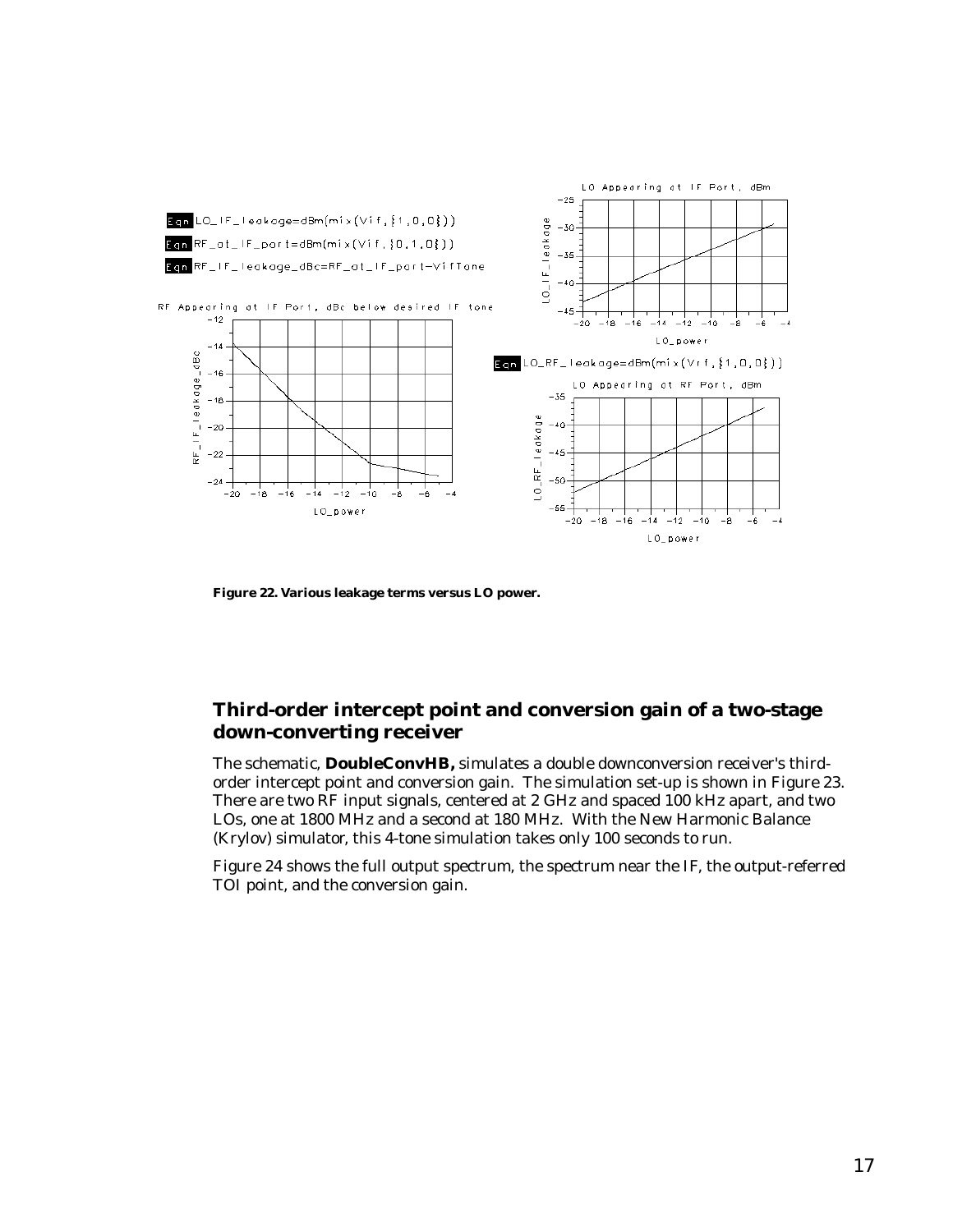

**Figure 23. Double-conversion receiver simulation set-up.**



**Figure 24. Double-downconversion receiver simulation results.**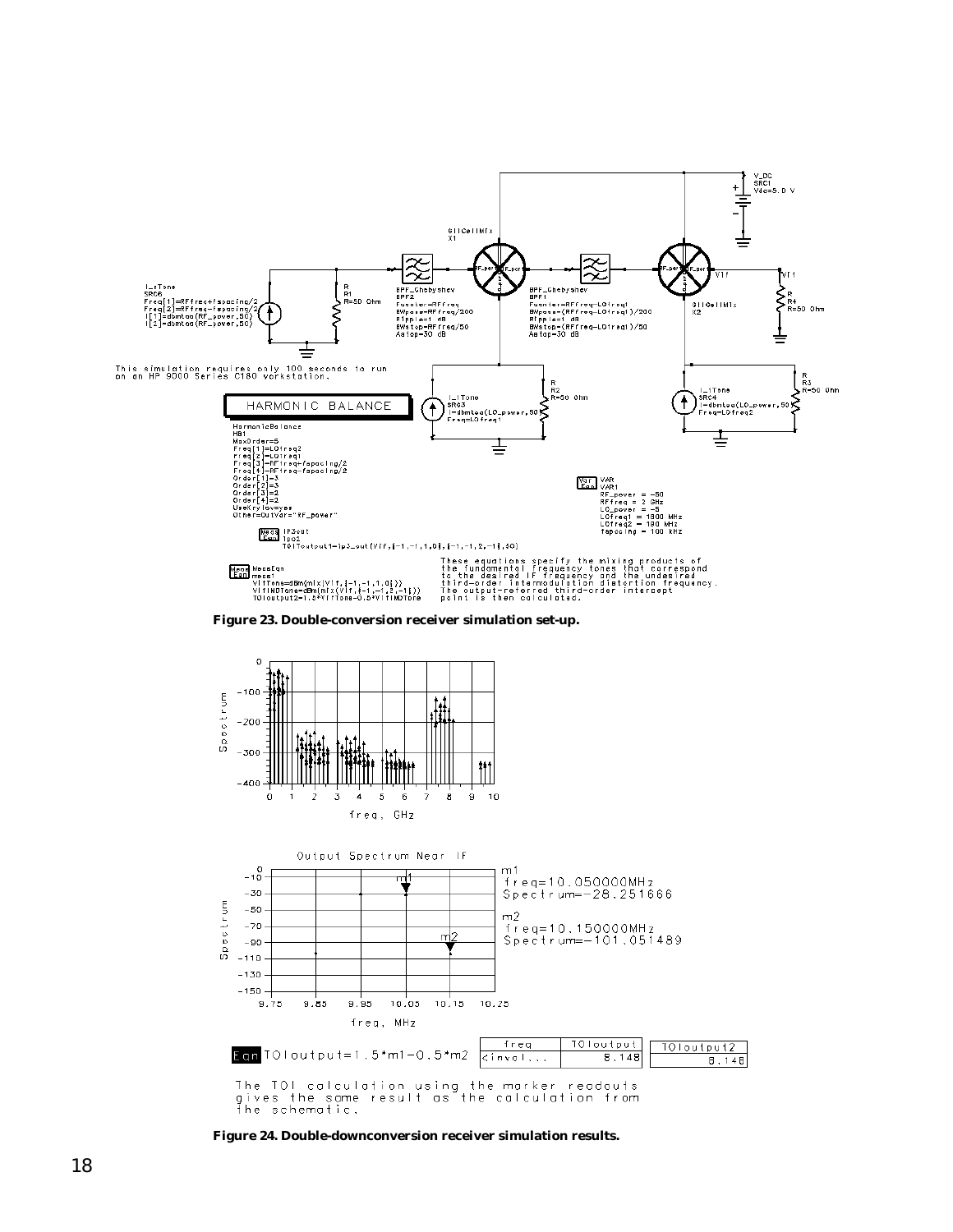## **Image Rejection of a Two-Stage Down-Converting Receiver**

The schematic, **DblConvImag,** simulates the image rejection and conversion gain of the two-stage downconverter. The image rejection is determined almost entirely by the rejection of the input filter at the image frequency. The simulation set-up is identical to Figure 23, except that one RF input frequency is set to RFfreq=2 GHz and the other is set to 10 kHz below the image frequency (2\*LOfreq1-RFfreq-(10 kHz)). The 10 kHz offset term makes it easier to distinguish between the desired signal and the image signal appearing at the IF. Figure 25 shows these two signals as well as a calculation of image rejection and conversion gain.



**Figure 25. Image rejection simulation results.**

## **Filter Frequency Responses**

The schematic, **RFBandFiltTest,** simulates the RF filter's frequency response (S21 and group delay), and the schematic, **FirstIFFiltTest,** simulates the first IF filter's frequency response.

## **Summary**

There are numerous simulations that can be applied to a mixer or receiver. These schematics and data displays show how to use HP Advanced Design System to set up various simulations and display results. With the speed improvements with the New Harmonic Balance (Krylov) simulator, none of the simulations shown here required more than a minute or two to run on an HP 9000 Series C180 Unix workstation. Users should be able to copy and modify this example project to easily simulate the same results on their mixers or receivers.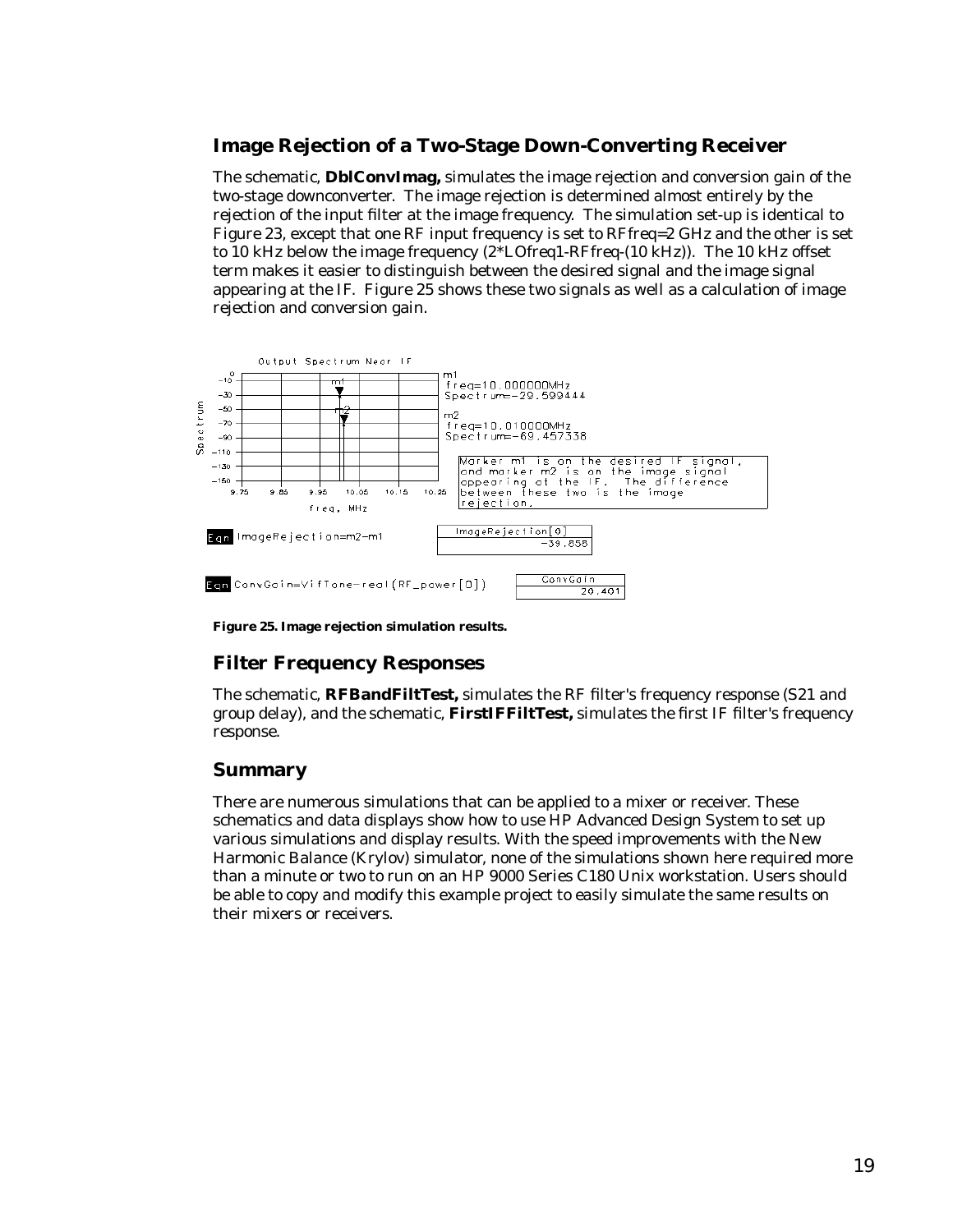## **References:**

[1] B.Gilbert, "A Precise Four-Quadrant Multiplier with Subnanosecond Response," *IEEE Journal of Solid-State Circuits*, Vol. SC-3, pp. 365-373, December 1968.

[2] James Wholey and Issy Kipnis, "Silicon Bipolar Active Mixers", *Applied Microwave*, Spring 1990, pp. 287-293.

[3] Hewlett-Packard Co., *Communications Components GaAs & Silicon Products Designer's Catalog*, HP literature number 5091-4574E, 1993.

[4] Paul R. Gray and Robert G. Meyer, *Analysis and Design of Analog Integrated Circuits, Third Edition*. Wiley, New York, 1993, Chapter 10.

[5] Hewlett-Packard Co., HP EEsof Division, "Low-Power Mixer Design Example using HP Advanced Design System," 1998.

[6] Hewlett-Packard Co., HP EEsof Division, "Designer's Applications Guide," May, 1998. This is a description of each example in HP Advanced Design System, Release 1.0, and is available from your Hewlett-Packard field representative.